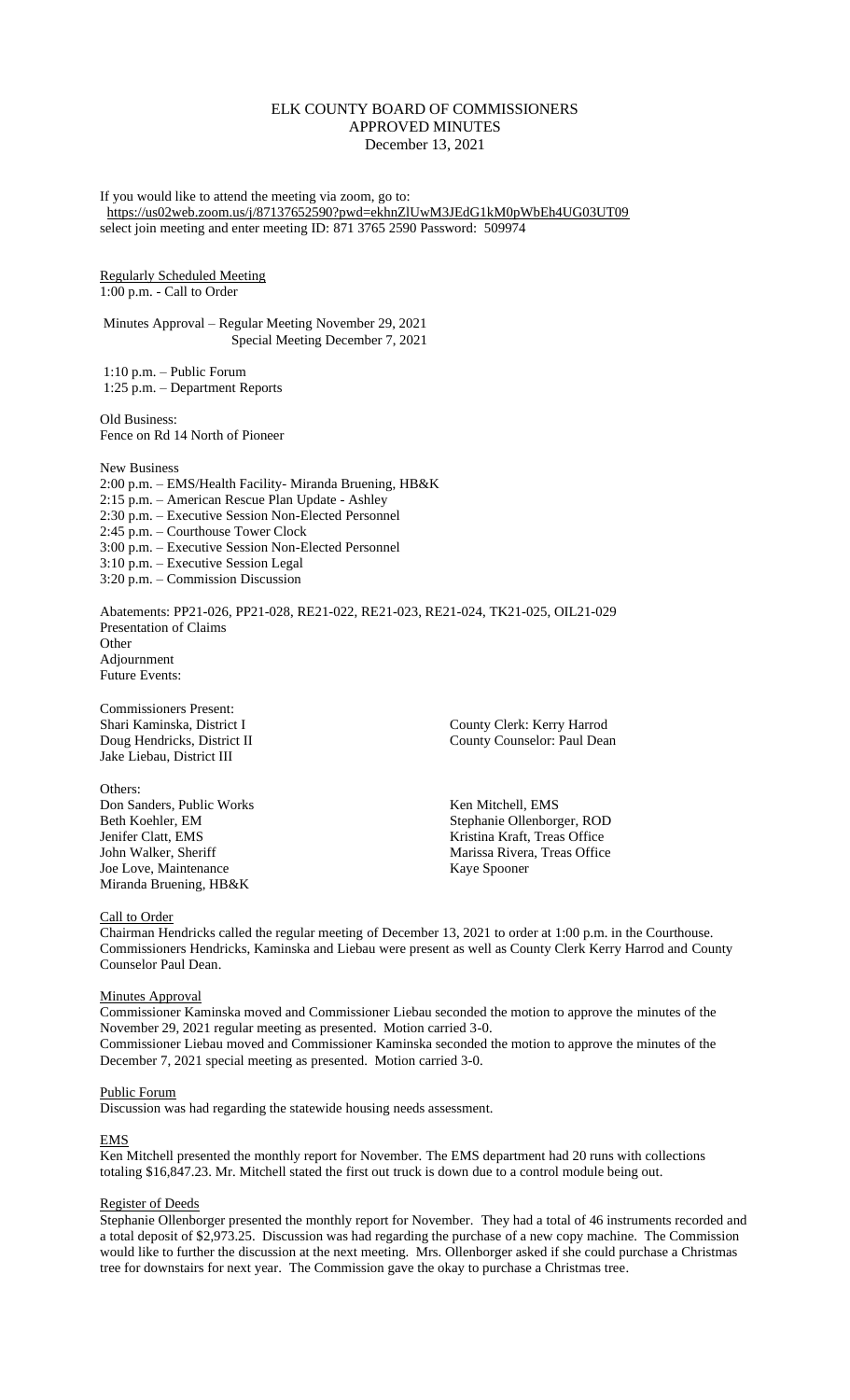# Public Works

## Road

Don Sanders presented reports. Mr. Sanders stated he has two grader operator positions open. The 2019 Category C FEMA reimbursement for roads and culverts should be received anytime in the amount of \$243,042.21. A letter was received from Maurice and Jackie Perkins regarding dust coming from Limestone due to the truck traffic going to and from the quarry. Chairman Hendricks will talk with Sam Harshman regarding this issue.

## Rural Fire

The Rural Fire Department would like to have use of the old EMS Building when the new facility is finished. The Commission would like to go look at the building before making a decision.

## **Sheriff**

John Walker presented his report for November. Sheriff Walker is still working to get equipment replaced and repaired from the lighting strike. Invoices have been sent to insurance for reimbursement. Sheriff Walker stated the sheriff's office generator is not starting correctly. Foley Equipment will be here next week to look at it. Sheriff Walker stated Amy Bliss has been hired as a deputy and will start work on December 27, 2021.

#### Executive Session 1:45 p.m.

Commissioner Kaminska moved and Commissioner Liebau seconded the motion to go into executive session for 15 minutes to discuss non-elected personnel with Kerry Harrod and Paul Dean present. Motion carried 3-0.

## Back in session 2:00 p.m.

Action: Commissioner Liebau moved and Commissioner Kaminska seconded the motion to approve Stefni Hebb as the new deputy county clerk increasing her pay to \$14.86 an hour. Motion carried 3-0.

## EMS/Health Facility

Miranda Bruening, HB&K discussed change orders for seed and cabinets. Mrs. Bruening will be on site December 22, 2021 at 2:00 p.m. Ken Mitchell stated Protec will be at the facility to install security cameras Thursday or Friday.

#### American Rescue Plan

Ashley Osborn stated the survey has been finished and the results have been emailed. Ms. Osborn stated the County could use the \$234,148.45 on the new EMS/Health Facility under the revenue loss fund. The survey answers were reviewed.

#### Courthouse Tower Clock

The clock is not working due to the lighting strike and the lighting is poor. A quote was presented for the controller from Electric Time Company, Inc. Commissioner Kaminska moved and Commissioner Liebau seconded the motion to accept the quote from Electric Time Company, Inc. for repair of the Courthouse Clock in the amount of \$895 plus shipping and handling. Motion carried 3-0.

## Executive Session 3:13 p.m.

Commissioner Kaminska moved and Commissioner Liebau seconded the motion to go into executive session for 10 minutes for non-elected personnel to include Sheriff John Walker and Paul Dean. Motion carried 3-0.

## Back in session 3:23p.m.

Action: Commissioner Kaminska moved and Commissioner Liebau seconded the motion to increase the hourly wage of Joseph Mueller from \$15.00 to \$16.00 due to graduating law enforcement training academy. Motion carried 3-0.

#### Executive Session 3:25 p.m.

Commissioner Kaminska moved and Commissioner Liebau seconded the motion to go into executive session to discuss legal matters with Sheriff John Walker and Paul Dean. Motion carried 3-0.

Back in session 3:35p.m. No action taken.

#### Commissioner Discussion

Discussion was had regarding an email list serve for each commission district through KAC to be able to connect with commissioners in the same district across Kansas.

Employee health insurance changes were discussed.

Employee cost of living increases were discussed.

Discussion was had regarding the selection for an industrial site. Chairman Hendricks will speak to the landowners and present at the next meeting.

#### Employee Cost of Living Increase

Commissioner Kaminska moved and Commissioner Liebua seconded the motion to give a 3% across the board salary increase for all part-time and fulltime employees effective for January 2022 payroll. Motion carried 3-0.